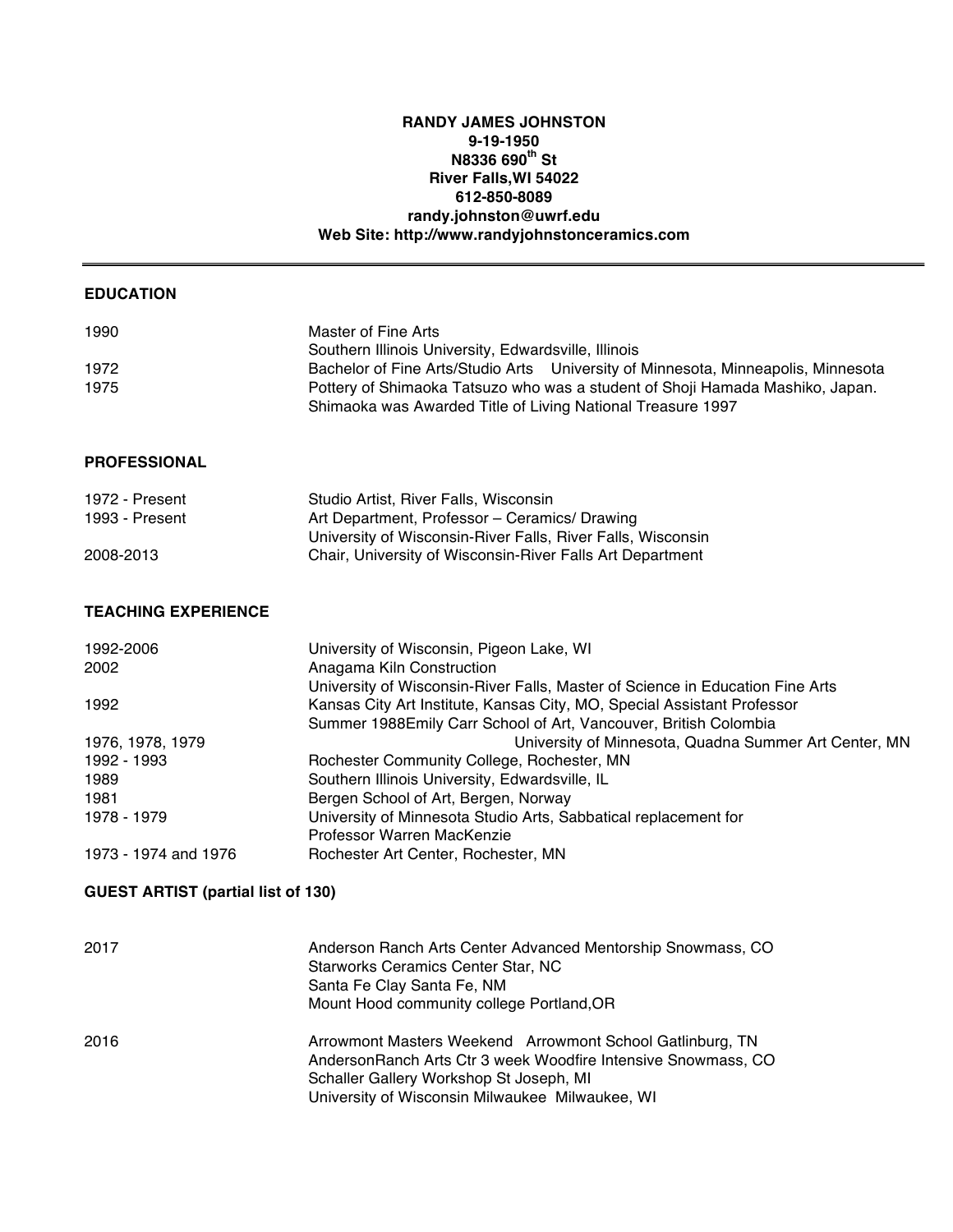| 2015                               | Museum Fine Arts, Houston Glassell School Art<br>Enriching Tradition: Making History Current Houston, TX<br>NCECA Preconference New Bedford Whaling Museum CT                                                                                                         |
|------------------------------------|-----------------------------------------------------------------------------------------------------------------------------------------------------------------------------------------------------------------------------------------------------------------------|
| 2014                               | Penland School Crafts, Penland, NC<br>Augustana College, Sioux Falls, SD<br>Anagama Workshop, River Falls, WI                                                                                                                                                         |
| 2013                               | Curaumilla Center for the Arts, Valparaiso, Chile<br>Harvard University, Boston, MA<br>Cape Ann Center for the Arts, Cape Ann, MA<br><b>UWRF Anagama, River Falls, WI</b>                                                                                             |
| 2012                               | Huntington Museum of Art Huntington WVA<br>Curaumilla Arts Center, Valparaiso, Chile<br>Anderson Ranch Arts Center Snowmass CO                                                                                                                                        |
| 2011                               | Truro Center for the Arts, Cape Cod, MA<br>Anagama Workshop UWRF River Falls, WI<br>Shakerag Invited Artist, Sewanee, TN<br>NAU Visiting Artist Flagstaff, AZ                                                                                                         |
| 2010                               | Clay Studio, NCECA Conference Presentation, Philadelphia, PA<br>Curaumilla Arts Center, Valparaiso, Chile<br>Anagama Firing Workshop, River Falls, WI<br>Red Lodge Clay Center Red Lodge, MT                                                                          |
| 2009                               | Anderson Ranch, Good Hope, Jamaica<br>Grey's Lake College, Grey's Lake, IL                                                                                                                                                                                            |
| 2008                               | Anagama, Five International Artists, Two Weeks, UW-River Falls, River Falls WI<br>Truro center for Arts, Cape Cod, MA<br>Glasell School of Art, Houston, TX<br>Sierra College, Lake Tahoe, NV<br>International Shino Conference, Giroussens, France                   |
| <b>PUBLICATIONS (partial list)</b> |                                                                                                                                                                                                                                                                       |
| 2015<br>2015<br>2015               | Red Clay Rambler Podcast with Ben Carter<br>In the Studio with Randy Johnston Jan Mckeachie Johnston, Ceramic Arts Daily DVD<br>Esteka, Magazine Santiago, Chile<br>New Directions Ceramics by Randy Johnston essay by Dr Rob Silberman Pucker Gallery,<br>Boston, MA |
|                                    |                                                                                                                                                                                                                                                                       |
| 2013<br>2011                       | Ceramics Monthly, Portfolio Artist, November<br>On The Edge of Chaos, Ceramics by Randy Johnston Catalog Pucker Gallery,                                                                                                                                              |
|                                    | Boston, MA                                                                                                                                                                                                                                                            |
| 2011                               | A Force of Nature: The Ceramic Art of Randy Johnston, Syracuse University Press<br>500 Vases, Lark Books, Julia Galloway, Juror                                                                                                                                       |
| 2001                               | Striking Balance, Catalog, Pucker Gallery, Boston, MA<br>American Shino, Catalog Essay, Babcock                                                                                                                                                                       |
|                                    | Studio Potter, "Shimaoka Tatsuzo Enlarging Our Concepts", Vol.29, No. 2, 2001                                                                                                                                                                                         |
| 2000                               | Different Stokes International Woodfire Catalog 1999, Pub.                                                                                                                                                                                                            |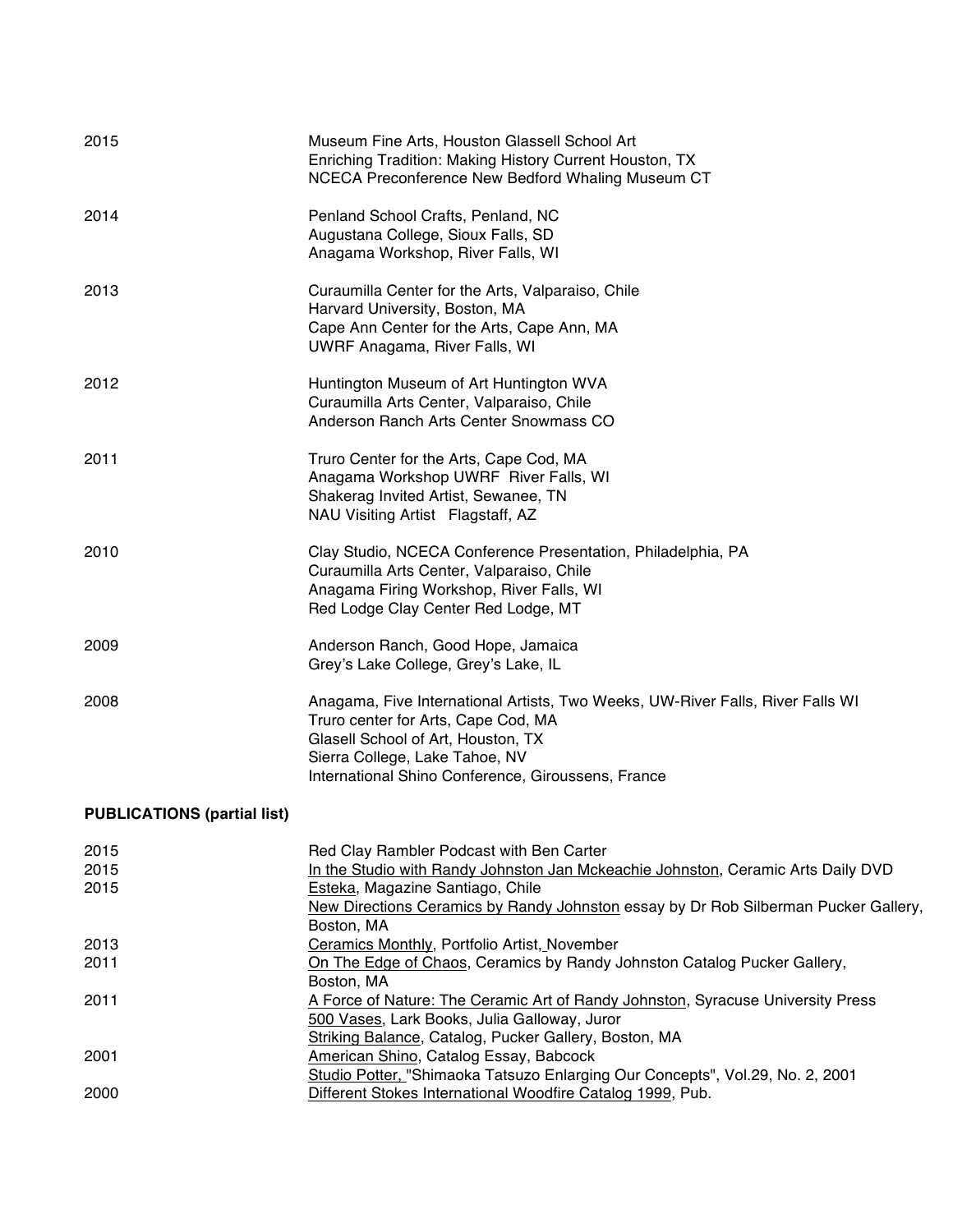## **PUBLICATION REFERENCES (partial list)**

| 2016<br>2015                              | The Teabowl: East and West Bonnie Kemske Bloomsbury Press<br>American Craft Magazine Living Wisdom Dec Jan<br>500 Vases, Lark Books, Julia Galloway, Juror<br>500 Teapots, Lark Books |
|-------------------------------------------|---------------------------------------------------------------------------------------------------------------------------------------------------------------------------------------|
|                                           | Striking Balance, Catalog, Pucker Gallery, Boston, MA                                                                                                                                 |
| 2008<br>2008                              | Handbuilt Ceramics, Coll Minque (Photo on cover)                                                                                                                                      |
|                                           | Ceramics Monthly, Page 24, November                                                                                                                                                   |
| 2008                                      | <b>Ceramic Art and Perception</b>                                                                                                                                                     |
|                                           | New York Times, Shimaoka Tatsuzo Obituary                                                                                                                                             |
| 2005                                      | Encyclopedia of Ceramic Art and Artists, Steven Goldate, A&C Black, London,                                                                                                           |
| 2005                                      | Teapot - Contemporary Approaches, Steve Woodhead, A&C Black, London                                                                                                                   |
| 2005                                      | American Contemporary Ceramics, Dong-Hun Chung, Korea                                                                                                                                 |
| 2004                                      | The Complete Guide to High-Fire Glazes, John Britt                                                                                                                                    |
| 2004                                      | <b>Making Marks Discovering the Ceramic Surface, Robin Hopper</b>                                                                                                                     |
| 2001                                      | <b>Smashing Glazes, Peterson, Krause Publications</b>                                                                                                                                 |
| 2001                                      | Art of Contemporary American Pottery, Kevin Hulch, Krause Publications                                                                                                                |
| 2000                                      | Ceramics Monthly, "MacKenzie and Johnston 83 Years", December                                                                                                                         |
| 2000                                      | <b>Functional Pottery, Robin Hopper, Krause Publications</b>                                                                                                                          |
| 2000                                      | Clay and Glazes for the Potter, Daniel Rhodes, Editor Robin Hopper, Krause Publications<br>University of Iowa School of Art, "Within the Province of Fire"                            |
| <b>KEYNOTE SPEAKER</b>                    |                                                                                                                                                                                       |
| 1991                                      | American Woodfire Conference, University of Iowa, Iowa City, Iowa                                                                                                                     |
| <b>PUBLIC LECTURES (partial list)</b>     |                                                                                                                                                                                       |
| 2014                                      | Penland School, Penland NC                                                                                                                                                            |
|                                           | Augustana College Sioux Falls, SD                                                                                                                                                     |
|                                           | Northern Clay Center Minneapolis, MN                                                                                                                                                  |
| 2013                                      | Harvard University, Boston MA                                                                                                                                                         |
|                                           | Curaumilla Center for the Arts, Valparaiso, Chile 2013                                                                                                                                |
|                                           | Weisman Museum, Minneapolis, MN                                                                                                                                                       |
| 2012                                      | Huntington Museum of Art Huntington, W VA                                                                                                                                             |
|                                           | Anderson Ranch Arts Center Snowmass, CO                                                                                                                                               |
| 2011                                      | Pucker Gallery of Art Boston, MA                                                                                                                                                      |
| 2010                                      | Ceramics Then and Now, Minnesota Museum of American Art                                                                                                                               |
|                                           | Asian Art Symposium University of Kentucky, Lexington                                                                                                                                 |
| 2008                                      | Glasell School Art, Houston TX                                                                                                                                                        |
|                                           | International Shino Conference Girousens, France                                                                                                                                      |
|                                           | Warren McKenzie Retrospective, Rochester, MN                                                                                                                                          |
| 2007                                      |                                                                                                                                                                                       |
|                                           |                                                                                                                                                                                       |
| 2006                                      | Stuart School of Art, Mittagong, Australia                                                                                                                                            |
|                                           | Australian National University, Canberra, Australia                                                                                                                                   |
|                                           | University of Iowa Museum, Iowa City, IA, Opening; Contemporary Ceramics Collection                                                                                                   |
| 2005                                      | Racine Museum of Art, Racine, WI                                                                                                                                                      |
| 2004                                      | GE OHR Museum, Biloxi, MS                                                                                                                                                             |
| 2003                                      | New York University, Influence of Japan on 20th Century American Art, NY, NY                                                                                                          |
|                                           |                                                                                                                                                                                       |
| <b>EXHIBITIONS (partial list)</b><br>2017 | One Person Exhibition Pucker Gallery Boston, MA                                                                                                                                       |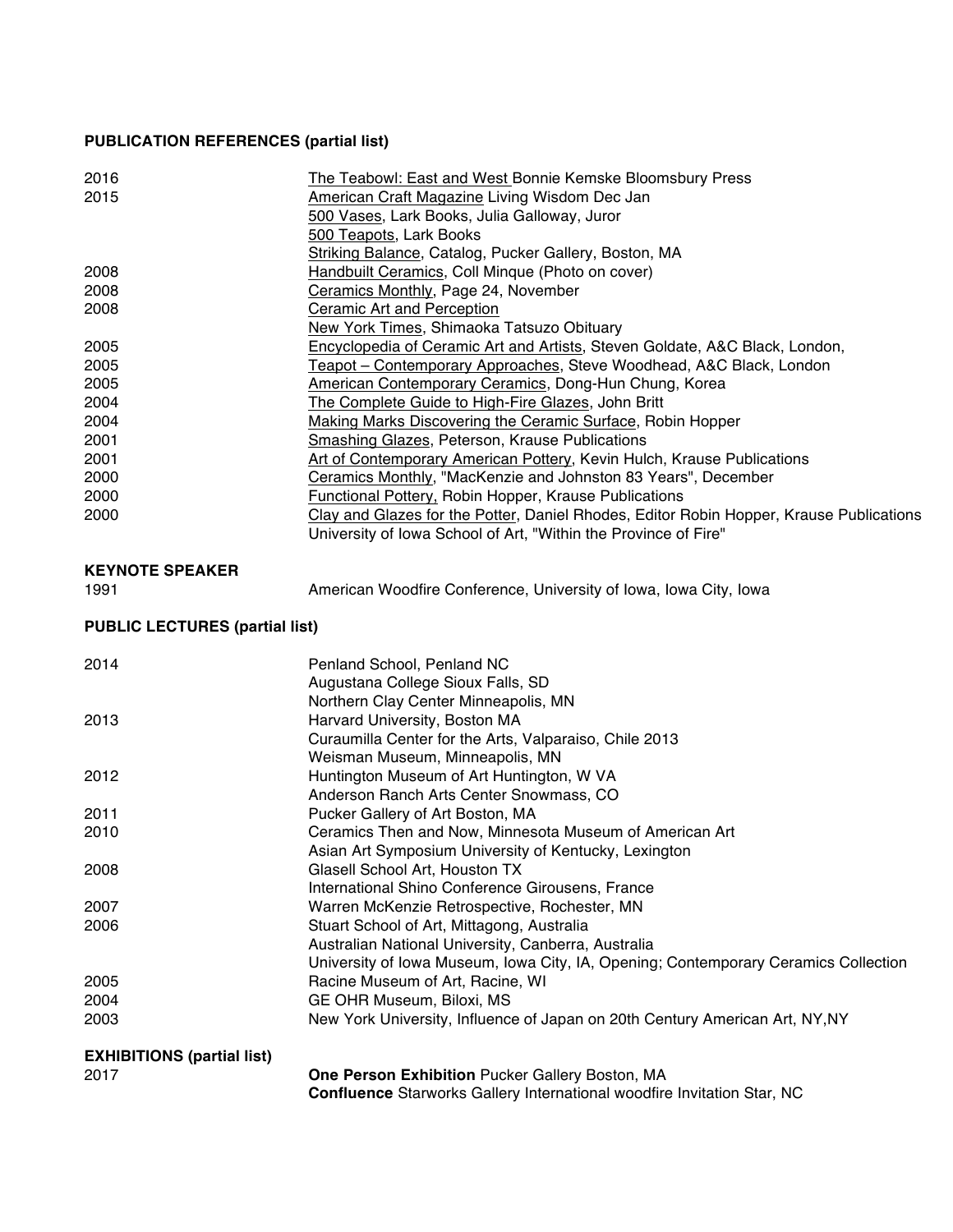| 2016 | Weisman Museum Invitational St Croix Valley Potters Minneapolis, MN<br>Louis and Clark College Curaumilla, CHILE Invitational NCECA Portland, OR<br>MT Hood community College Invitational NCECA Portland, OR<br><b>UWRF Faculty Phipps Center for the Arts Hudson, WI</b><br>One Person Exhibition Schaller Gallery, St Joseph, MI<br>Casebeer, Gustin, Johnston Harvey Meadows Gallery Aspen, CO<br>Morean Center for the Arts Invitational St Petersburg, FL<br>Pottery NW Invitational, Seattle WA |
|------|--------------------------------------------------------------------------------------------------------------------------------------------------------------------------------------------------------------------------------------------------------------------------------------------------------------------------------------------------------------------------------------------------------------------------------------------------------------------------------------------------------|
| 2015 | One Person Exhibition Ancient and Modern Pucker Gallery Boston, MA<br>State of the Art: Invitational Giertz Gallery Parkland College Champaign, IL<br>Invitational: Schaller Gallery St Joseph, MI<br>Honoring the Past, Embracing the Future American Museum Ceramic Art Pomona,                                                                                                                                                                                                                      |
| CA   | Hamada's Journey to the West Mashiko Museum, Mashiko, Japan<br>Anderson Ranch Invitiational SOFA, Chicago, IL<br>My heart In My Hands Invitational Flaten Gallery, St Olaf College Northfield, MN<br>Invitational: Gustin Gallery, New Bedford, MA                                                                                                                                                                                                                                                     |
| 2014 | One Person Exhibition, Augustana College, Sioux Falls, SD<br>Mackenzie's Influence, St Croix Art Reach Invitational Stillwater, MN<br>Paper and Clay Bloomington Art Center Bloomington, MN<br>NCECA, Grounded in Wisconsin Students of Randy Johnston Milwaukee, WI<br>Mentoring Artistic Excellence: Anderson Ranch Invitational SOFA, Chicago, IL                                                                                                                                                   |
| 2013 | Shino, Endless Variations, NCECA Houston, TX<br>Pucker Gallery, One person Exhibition Boston, MA - Catalog<br>Cape Ann Center for the Arts Cape Ann, MA<br>La Mesa, Santa Fe Clay at NCECA, Houston TX<br>The Studio Sessions, Minnesota Artists in the 1970's, MN Museum of Art, St. Paul,<br>ΜN                                                                                                                                                                                                      |
| 2012 | Huntington Museum of Art Walter Gropius Award Huntington, W VA<br>Harvey Meadows Gallery, Snowmass, CO<br>Two Person Exhibition Grand Hand Gallery, St Paul, MN<br><b>UWRF Art Faculty Phipps Center for the Arts, Hudson, WI</b>                                                                                                                                                                                                                                                                      |
| 2011 | Single Person Exhibition, Pucker Gallery, Boston, MA Catalog<br><b>Shakerag Summer Faculty, Shakerag, TN</b><br>La Mesa, Santa Fe Clay at NCECA National Conference<br>Language of Contemporary Ceramics, Bunnell St. Gallery, Homer AK                                                                                                                                                                                                                                                                |
| 2010 | Gallery B Square, NCECA, Philadelphia, PA<br>Selections from Philadelphia Museum of Art Permanent Collection, Philadelphia, PA<br>Mashiko Reference Museum, Mashiko, Japan<br>La Mesa Santa Fe Clay, NCECA, Philadelphia, PA<br>Crosscurrents in 20 <sup>th</sup> Century Art: Prints and Ceramics, from the<br>Anne C. and Harry Wollman Collection, Currier Museum of Art, Manchester, NH<br>Ceramics/Then Now Minnesota Museum of Art, St Paul Academy, St Paul, MN                                 |
| 2009 | Curated Invitational by Peter Held, Promega Corporation, Madison, WI<br>Single Person Exhibition, "Striking Balance", Pucker Gallery, Boston, MA<br>Shino Invitational, "Soft Beauty", NCECA, La Mesa, NM                                                                                                                                                                                                                                                                                              |